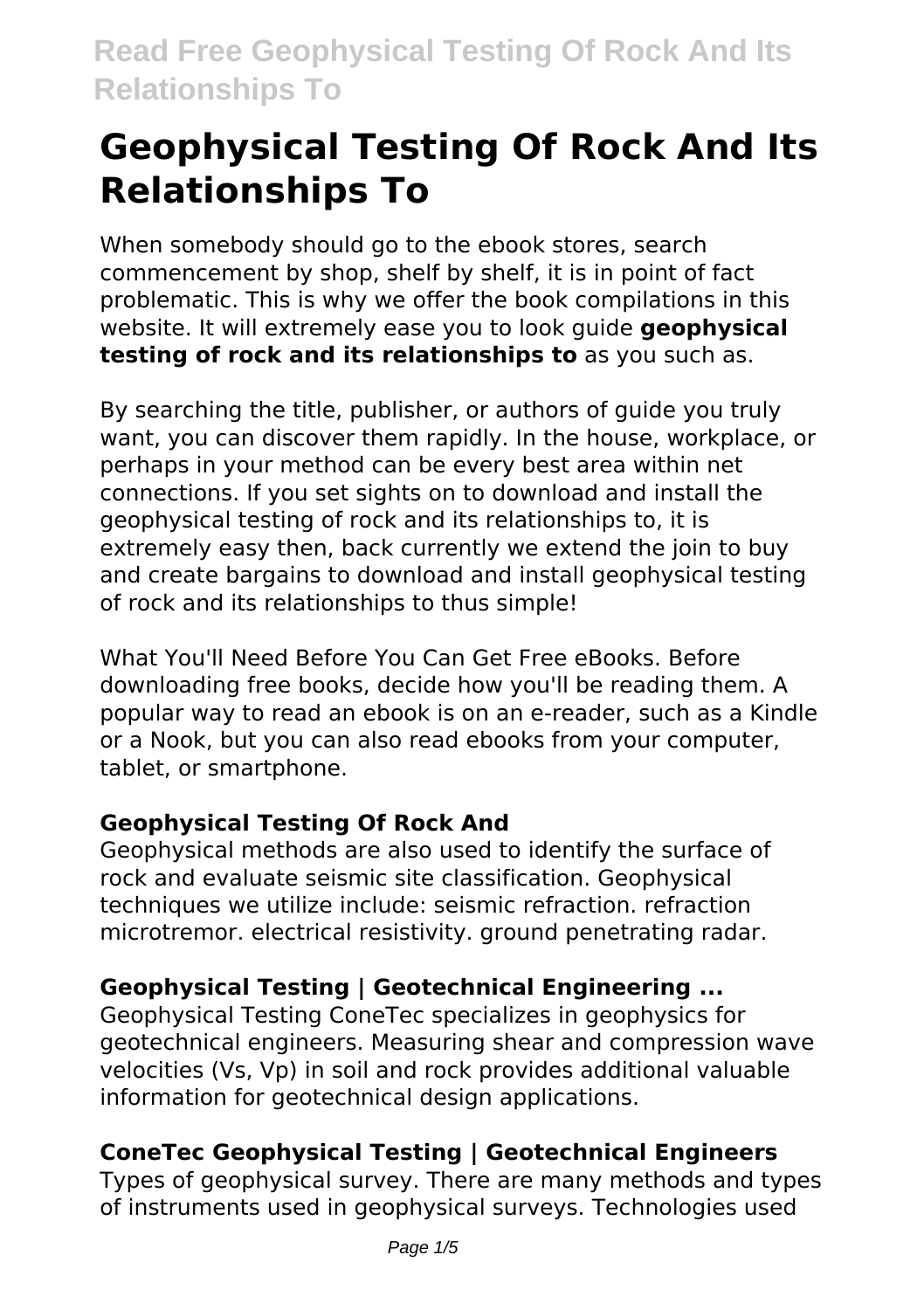for geophysical surveys include: Seismic methods, such as reflection seismology, seismic refraction, and seismic tomography.This type of survey is carried out to discover the detailed structure of the rock formations beneath the surface of the Earth.

### **Geophysical survey - Wikipedia**

Geophysical test is often used as part of the initial site exploration phase of a project and/or to provide supplementary information collected by widely-spaced observations (i.e., borings, test pits, outcrops etc.). Geophysical testing can be used for establishing stratification of subsurface materials, the profile of the top of bedrock, depth to groundwater, limits of types of soil deposits, rippability of hard soil and rock, and the presence of voids, buried pipes, and depths of existing ...

#### **WHAT ARE THE ADVANTAGES & LIMITATIONS OF GEOPHYSICAL TEST ...**

Geophysical Testing. Magnetic susceptibility is the degree of magnetization of a material in response to an applied magnetic field. If magnetic susceptibility is positive then the material can be para-magnetic, ferromagnetic, ferrimagnetic, or antiferromagnetic. In this case the magnetic field is strengthened by the presence of the material. Alternatively, if magnetic susceptibility is negative the material is dia-magnetic.

# **Geophysical Testing - Geology Superstore**

Core Drilling (concrete and in-situ rock) and Camera Investigation Core drilling is a useful testing method undertaken by southern Geophysical to provide correlative results for noninvasive methods. Holes can be cored or drilled through concrete or in-situ rock to recover a core or simply to inspect behind a surface.

# **Southern Geophysical Ltd | Invasive Ground Testing**

A test survey was carried out on the cliff using three different geophysical methods: ERT, seismic refraction tomography and GPR. The test survey was undertaken in order to verify the potentialities of the used geophysical methods in the particular geological and geomorphological conditions of the site.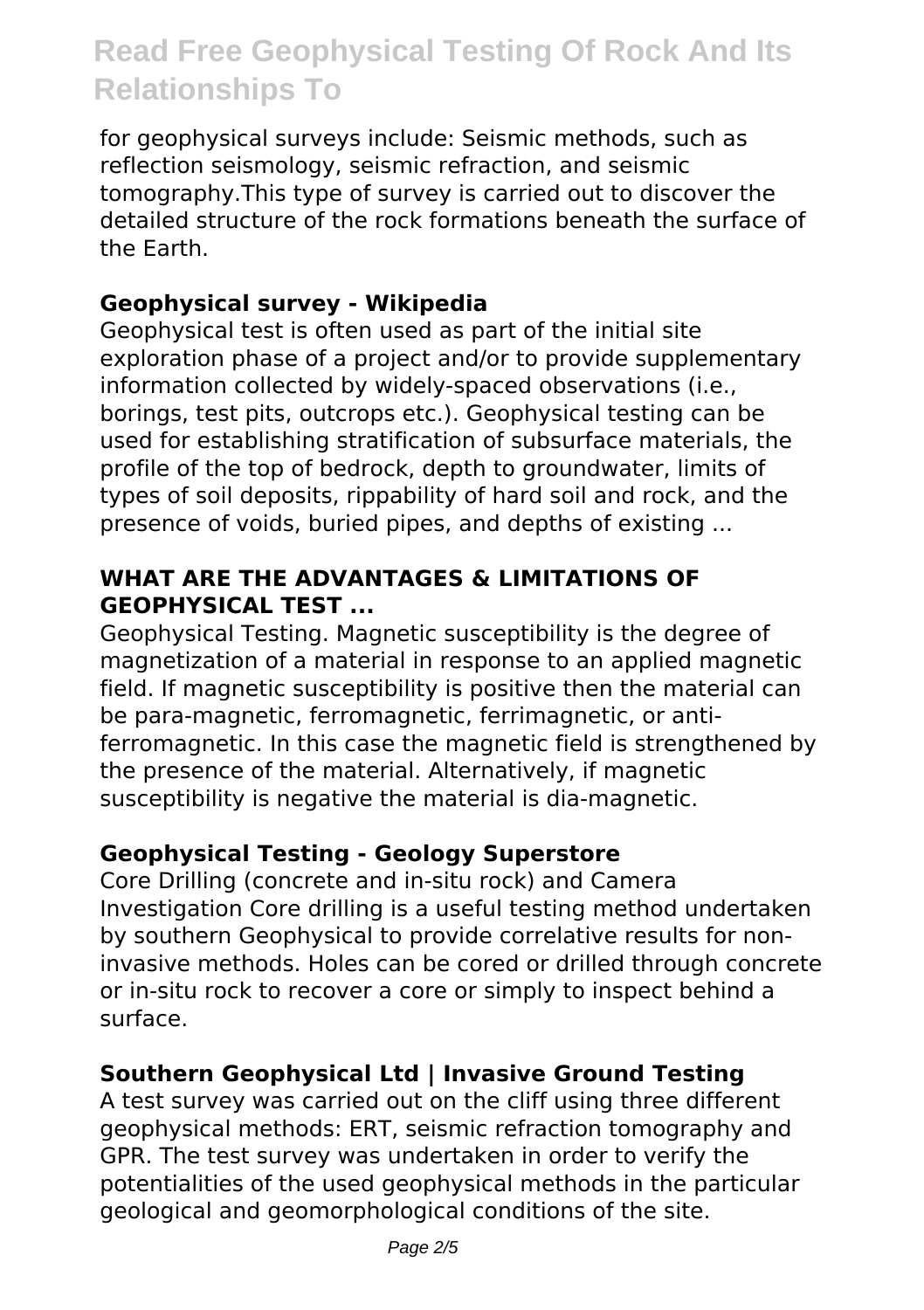# **Geophysical investigations to study the physical ...**

Determination of Rock Properties by Borehole-Geophysical and Physical-Testing Techniques and Ground-Water Quality and Movement in the Durham Triassic Basin, North Carolina U.S. GEOLOGICAL SURVEY PROFESSIONAL PAPER 1432 AVAILABILITY OF BOOKS AND MAPS OF THE U.S. GEOLOGICAL SURVEY

### **Determination of Rock Properties by Borehole-Geophysical ...**

Typical applications of geophysical testing include void detection, sink-hole investigation, rock surface mapping, roadway pavement thickness surveys, location of buried debris, utility location, mapping of steel reinforcement in concrete slabs, location of unmarked graves, and geotechnical site classification.

# **EGS | Environmental and Geotechnical Specialists**

The results of Geophysical testing however are less definitive and require subjective interpretation.• Therefore both methods are important. In case geophysical testing in major in scope, few borings and sampling will be required for accurate determination of soil properties. ... The depth of rock underlying the soil or depth of water table ...

# **Geophysical methods of soil/Foundation testing**

Rock typing and flow unit detection are more challenging in clastic reservoirs with a uniform pore system. An integrated workflow based on well logs, inverted seismic data and rock physics models is proposed and developed to address such challenges.

**Integration of rock physics and seismic inversion for rock ...**

The use of geophysical methods not only cannot lonely provide us a complete and comprehensive information on the geotechnical conditions of the earth but also has many disturbances in urban areas, and its use in urban centers is almost impractical.

# **Evaluating the Geotechnical and Geophysical ...**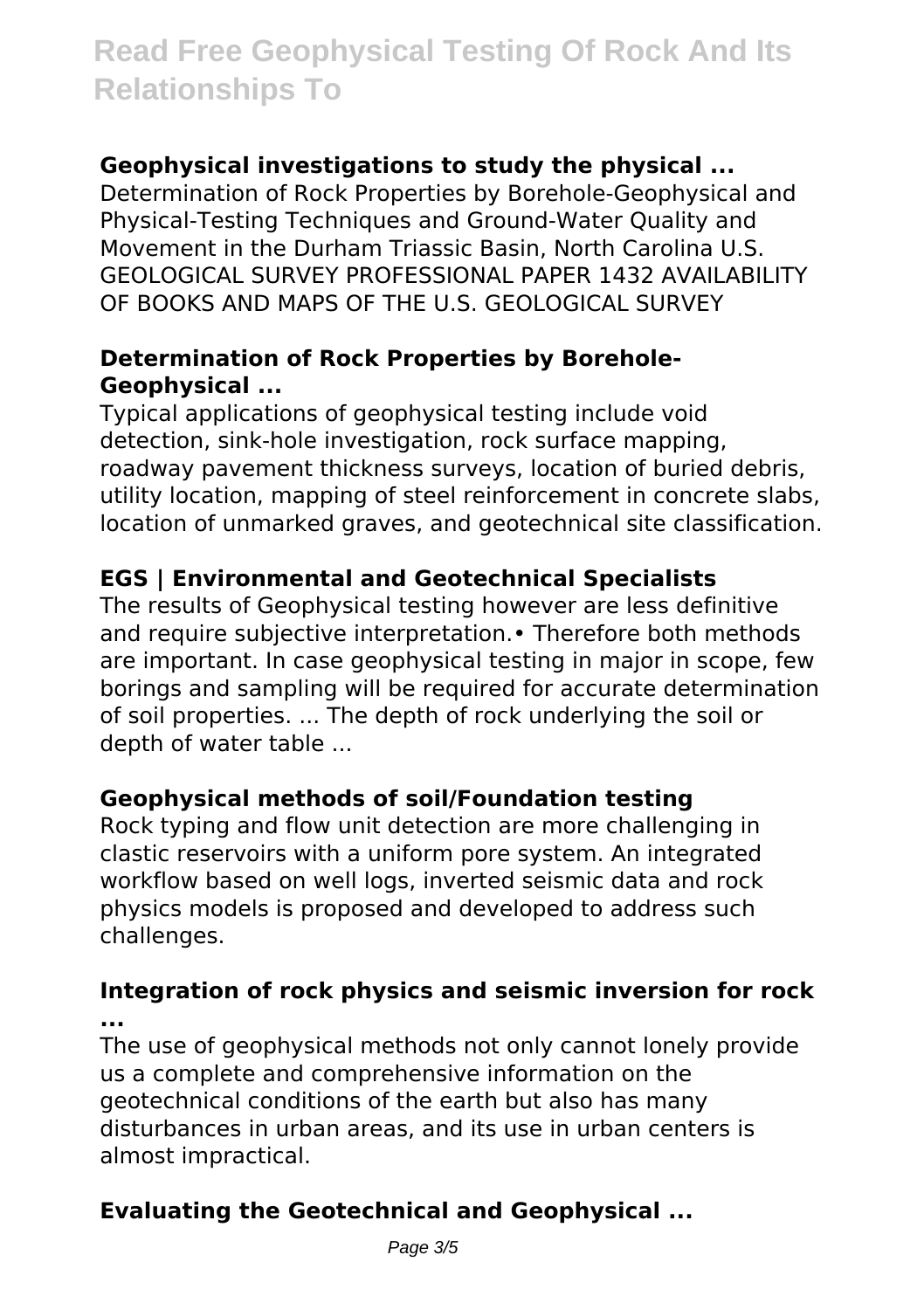66 C H A P T E R 5 In Situ Testing of Soil and Rock Introduction Because the vast body of natural soil and rock at the project construction site will serve as the primary bearing medium for new bridges, highways, cut slopes, walls, and embankments, in situ geotechnical tests provide valuable information concerning the field strength, deformation properties, stress state, and hydraulic conductivity of the underlying geomaterials.

# **Chapter 5. In Situ Testing of Soil and Rock | Manual on ...**

For over 20 years Rock Engineering and Testing Laboratory INC. has provided services to the Coastal Bend region and remains the only locally owned and headquartered engineering laboratory. In 2005 RETL established a presence in San Antonio, Texas and has seen continued growth in project volume and staff size.

#### **Services — RETL - Rock Engineering - Rock Testing**

The evaluation of the subsurface conditions included laboratory testing of the soil and rock samples recovered from the explorations. Many of the geotechnical explorations included rock coring and recovery of soil and rock samples for laboratory testing. The geophysical surveys included seismic and electric resistivity profiles.

#### **Geophysics and Remote Sensing | Geo-Technology Associates ...**

Seismic (MASW) Surveys to Investigate Top of Rock One of the most common applications of near-surface seismic testing is to identify the depth of the top of a bedrock unit in the subsurface. The two most effective seismic methods associated with this application are: 1) Seismic refraction, and 2) Multi-Channel Analysis of Surface Waves (MASW).

#### **Seismic (MASW) Surveys to Investigate Top of Rock ...**

Shurijeh sandstone Formation (early Cretaceous) is the main and subsidiary reservoir rock in the eastern Kopet-Dagh gas fields which consists of shale interlayer in its stratigraphic sequence.

# **Gholam NOROUZI | Ph.D in Exploration Geophysics ...**

Rock Properties Testing Services Determine electrical, magnetic